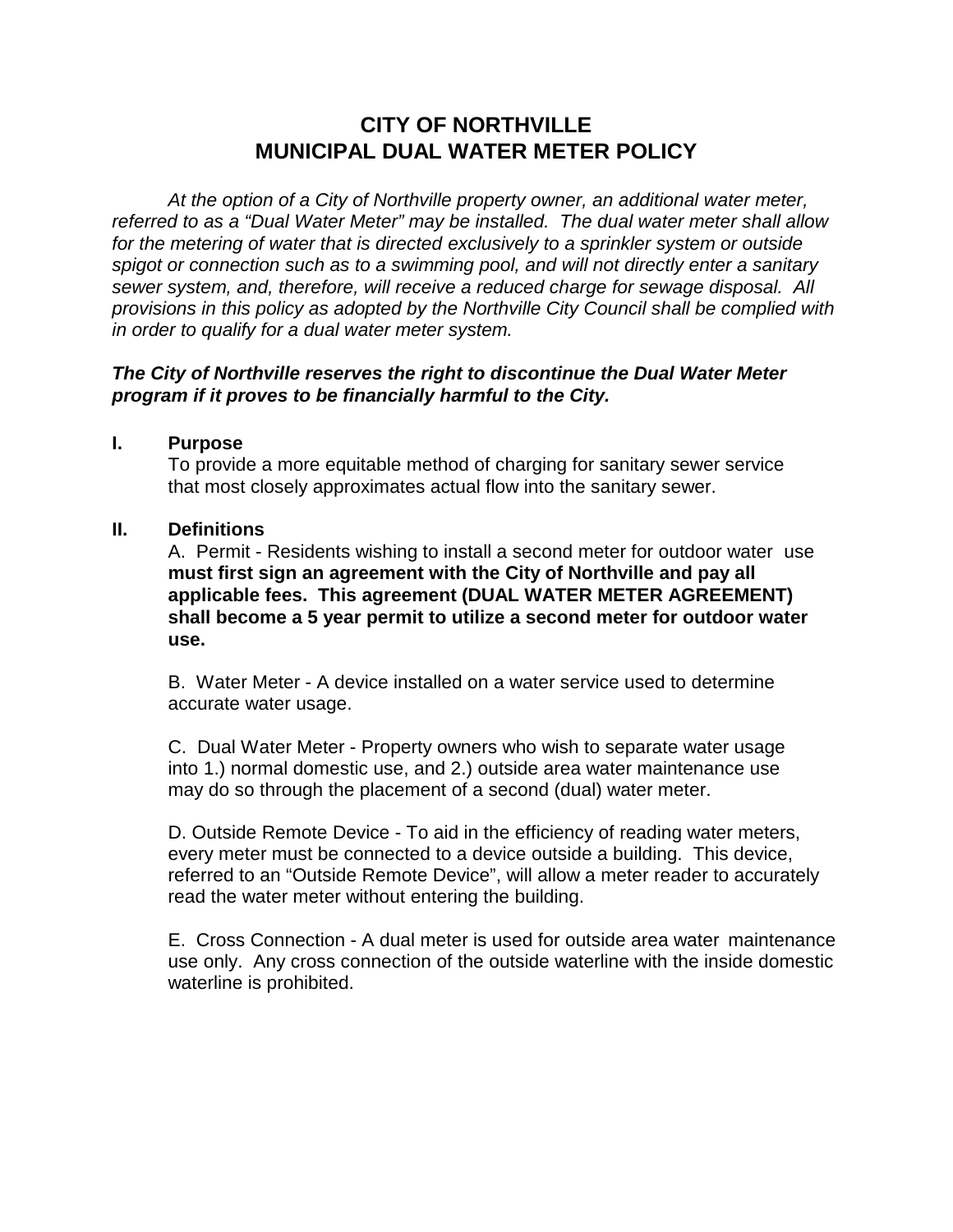## **III. Dual Water Meter Requirements**

A. Dual Water Meter System - The owner of any premises using metered water may, upon application, pre-inspection, signing of an agreement as provided for herein, and paying such fees as required herein, install a separate water meter for metering the use of water for outside area water maintenance.

 1. Fees - The Northville City Council shall from time to time set and establish the fees for the following items:

- Plumbing Permit Fee *A standard Northville plumbing permit must be obtained to install a dual water meter system.(\$60.)*
- 1 Inch Water Meter with Outside Remote *The minimum meter size for outside water use shall be 1". (\$260.)*
- Dual Water Meter Inspection Fee  *The cost necessary to pay for the final inspection of the installed dual water meter system, or the reinspection of the dual water meter system, should a new property owner wish to continue a dual water system. (\$50.)*
- Recording Fee  *The bi-monthly fee assessed against the property owner of a dual water meter system to cover the extra cost of reading and processing water billing.*

 2. Cost - The cost of the dual water meter and its installation shall be paid by the property owner.

3. Connections - The dual water meter shall be connected on the water line coming into the building from the public water supply. This connection shall conform to the City's meter [placement diagram.](http://www.ci.northville.mi.us/ReferenceDesk/Forms/DualWaterMeterAgreement2.pdf#page=5) Only water lines approved by the City Plumbing Inspector shall be connected to the dual water meter. There shall be no connection, or use of water directly from the dual water meter, for other than approved outside area water maintenance.

4. Right of Entry - The Public Works Department and or the Building Department shall, at any reasonable hour, have the right to enter any building wherein there is a dual water meter to inspect the meter and piping system to see that there are no violations regarding the dual water meter. The refusal of entry, upon request, shall be deemed evidence of a violation.

5. Agreement - An owner shall enter into an agreement with the City, before receiving a permit for a dual water meter. This agreement shall state that the owner shall not himself, nor shall he allow anyone else make any illegal use of the dual water meter. **This agreement shall be for a five-year period that can be renewed at no cost to the owner for additional five year increments, providing that the City of Northville continues with a general policy to allow dual meters in the City.**